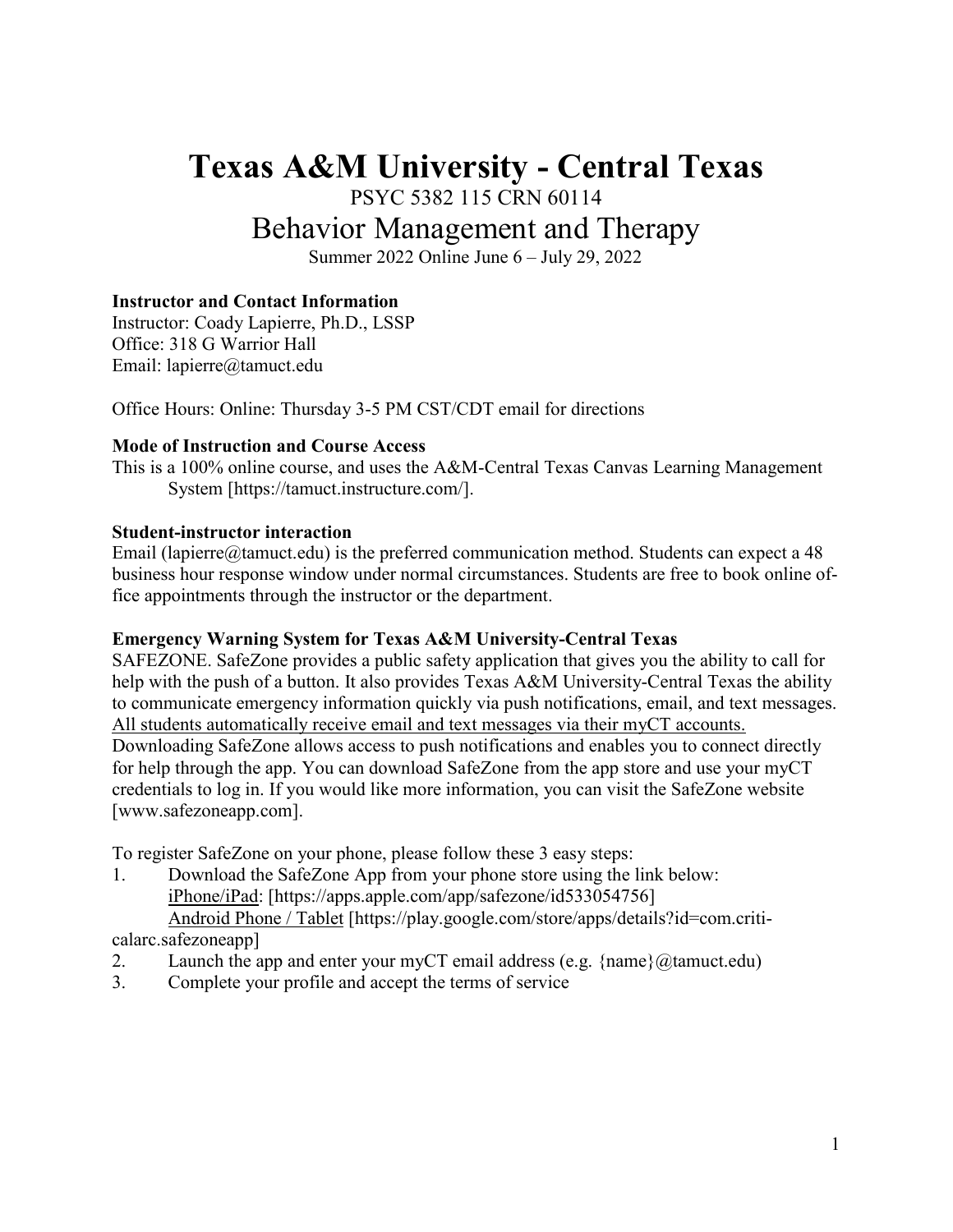# **COURSE INFORMATION**

# **Course Description**:

Examines basic theories of human learning, major approaches to behavior management and therapy and principles of applied behavior analysis. Formal treatment planning application and evaluation of programs for management of specific behavioral/psychological problems. Includes case review and practice in individual interventions.

# **Course level STUDENT LEARNING OUTCOMES (SLOs):**

- 1. Demonstrate the basic principles of applied behavior analysis
- 2. Conduct a functional assessment interview
- 3. Explain the role of observations in functional analysis
- 4. Build and write behavior support plans
- 5. Select appropriate intervention procedures for problem behaviors

# **Textbooks**:

O'Neill R. E., Horner R. H., Albin R. W., Sprague J. R., Storey K., & Newton J. S. (2015). Functional assessment and program development for problem behavior, a practical handbook, (3rd Ed.). Stamford, CT: Cengage Learning. ISBN 978-1285734828

Maag, J.W. (2017). Behavior management: From theoretical implications to practical applications, (3rd Ed.). Cengage Learning. ISBN 978-1285450049

# **Course Grades:**

| Quizzes:                        | 30 points $(6 \times 5 \text{ points})$ |
|---------------------------------|-----------------------------------------|
| Tests:                          | 40 points $(2 \times 20$ points)        |
| Functional Interview: 15 points |                                         |
| <b>Behavior Plan:</b>           | 15 points                               |

#### **Final Grade:**

100 – 90 points A, 89 – 80 points B, 79-70 points C, 69 – 60 points D, below 60 points F

# Weekly Quizzes

Quizzes will cover the chapter readings to be discussed that week. Students are expected to have read and have a basic understanding of each chapter. Students may arrange to take quizzes on a different date by contacting the professor prior to the quiz, otherwise quizzes may only be taken late with a university excused absence. Quizzes are worth 5 points each and assess Student Learning Outcome 1.

#### Tests

Examinations will cover assigned readings, lecture material, and Canvas discussions/presentations. Students are expected to take all examinations as scheduled. It is the student's responsibility to contact the professor to arrange alternative times to take tests. This should be completed in advance of scheduled test times. Test are worth 20 points each and assess Student Learning Outcome 1.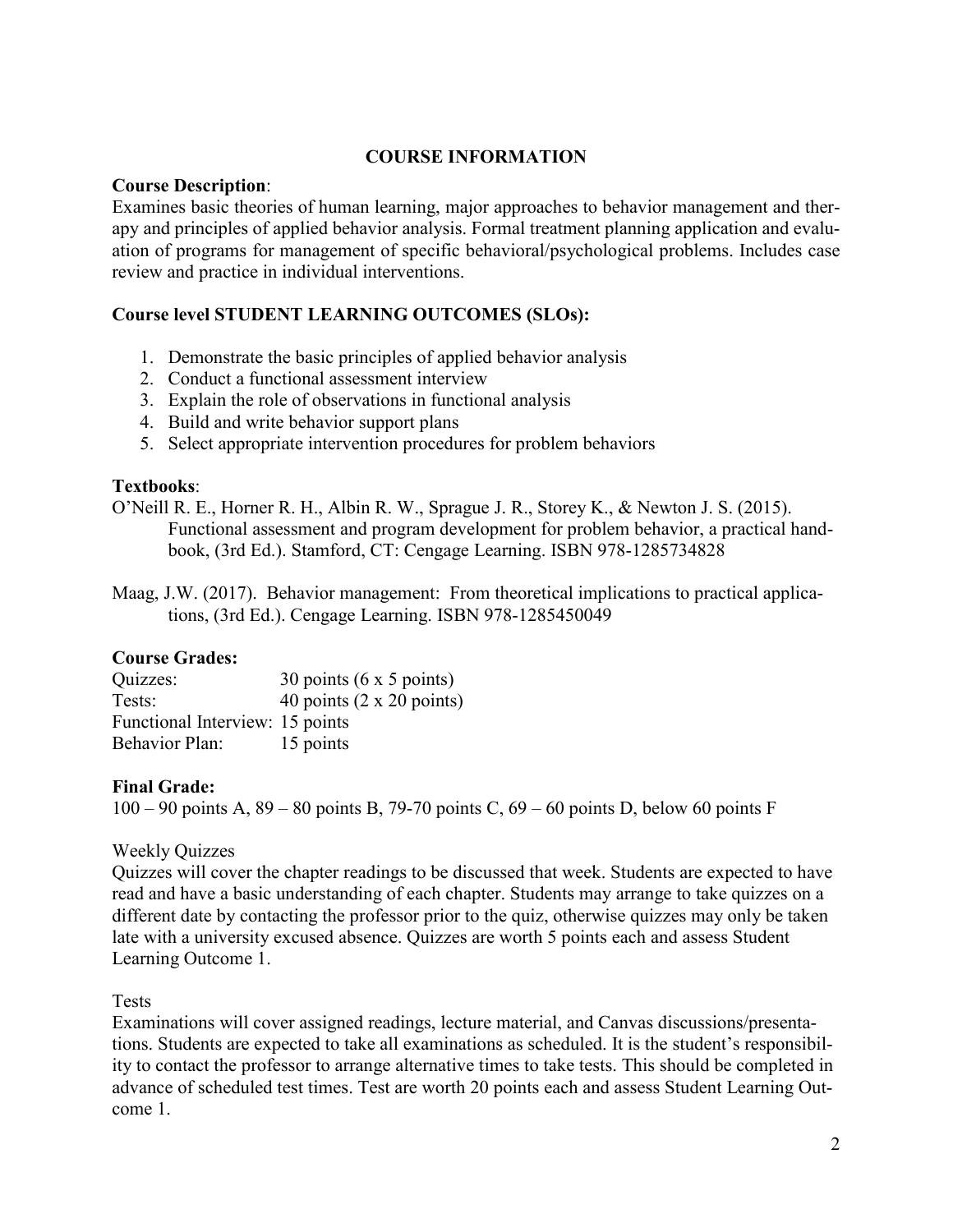# Functional Assessment Interview (FAI)

Students will conduct an interview and functional behavioral assessment. Students will secure permission through a signed informed consent to observe a child with some behavioral difficulty and complete the Functional Assessment Interview located in Appendix B (O'Neil et al., 2015). The age of child and nature of the environment are flexible. Students will complete their own report. Chapter two (O'Neil et al., 2015) provides a thorough explanation for completing each section of the FAI form, and it also provides a specific example of a completed form beginning on page 23. The FAI is worth 15 points and assesses Student Learning Outcomes 2 and 3.

# Behavior Support Plan (BSP)

Using the collected data from the interview and functional behavioral assessment, the student will construct a behavior support plan. The Behavior Plan is worth 15 points and assesses Student Learning Outcomes 4 and 5.

#### **Course Calendar:**

| Week 1            |                                                                                                                                                                               |
|-------------------|-------------------------------------------------------------------------------------------------------------------------------------------------------------------------------|
| June 6            | Introduction, Impediments to managing behavior<br>Maag Chapters $1 \& 2$<br>O'Neil et al. Chapter 1<br>Quiz                                                                   |
| Week 2            |                                                                                                                                                                               |
| June 13           | Theories of Behavior<br>Basic Principles of Behavior<br>Functional Assessment and Analysis Strategies<br>Maag Chapters 3 & 4<br>O'Neil et al. Chapter 2<br>Quiz               |
| Week 3<br>June 20 | Counting and Recording Behavior<br><b>Graphing Behavior</b><br><b>Building Behavior Support Plans</b><br>Maag Chapters 5 & 6<br>O'Neil et al. Chapter 3<br>Quiz               |
| Week 4<br>June 27 | <b>Functional Assessment of Behavior Problems</b><br>Preventive Approaches<br><b>Writing Behavior Support Plans</b><br>Maag Chapters 7 & 8<br>O'Neil et al. Chapter 4<br>Quiz |
| Week 5            | Reinforcement Techniques                                                                                                                                                      |
| July 4            | Differential Reinforcement                                                                                                                                                    |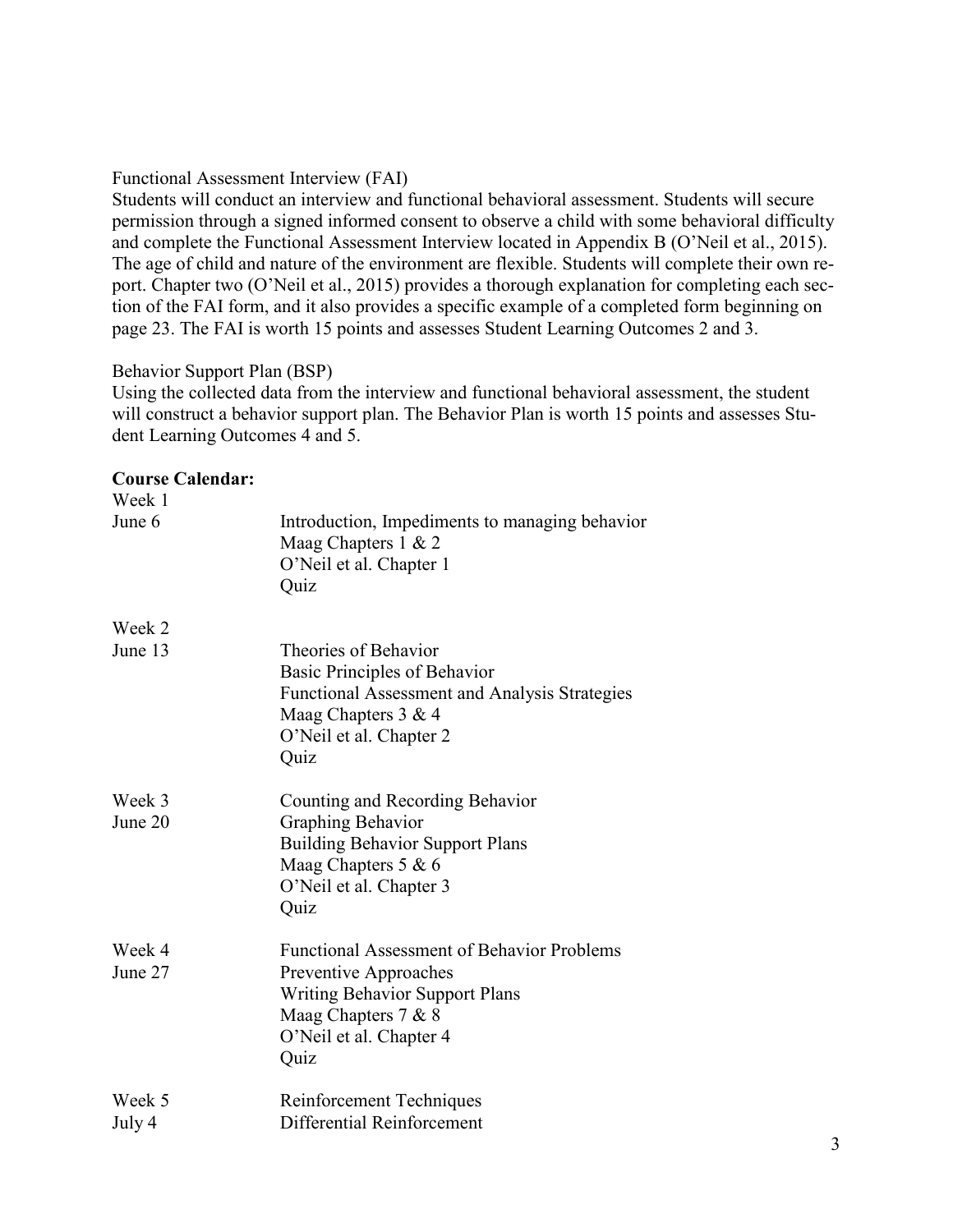|                   | Maag Chapters $9 & 10$<br>Midterm Exam                                                       |
|-------------------|----------------------------------------------------------------------------------------------|
| Week 6<br>July 11 | Punishment<br>Self-Management<br>Maag Chapters $11 \& 12$<br>Quiz                            |
| Week 7<br>July 18 | Cognitive-Behavior Modification<br>Promoting Generalization<br>Maag Chapters 13 & 14<br>Quiz |
| Week 8<br>July 25 | Functional Assessment Interview and Behavior Support Plan Due<br>Final Exam                  |

#### **Important University Dates:**

Review the current Academic Calendar for important University dates: <https://www.tamuct.edu/registrar/academic-calendar.html>

# **University Resources, Procedures, and Guidelines**

#### **Technology Requirements And Support**

This course will use the A&M-Central Texas Instructure Canvas learning management system. We strongly recommend the latest versions of Chrome or Firefox browsers. Canvas no longer supports any version of Internet Explorer.

Logon to A&M-Central Texas Canvas [https://tamuct.instructure.com/] or access Canvas through the TAMUCT Online link in myCT [https://tamuct.onecampus.com/]. You will log in through our Microsoft portal.

Username: Your MyCT email address. Password: Your MyCT password

#### **Canvas Support**

Use the Canvas Help link, located at the bottom of the left-hand menu, for issues with Canvas. You can select "Chat with Canvas Support," submit a support request through "Report a Problem," or call the Canvas support line: 1-844-757-0953.

For issues related to course content and requirements, contact your instructor.

# **Online Proctored Testing**

A&M-Central Texas uses Proctorio for online identity verification and proctored testing. This service is provided at no direct cost to students. If the course requires identity verification or proctored testing, the technology requirements are: Any computer meeting the minimum computing requirements, plus web camera, speaker, and microphone (or headset). Proctorio also requires the Chrome web browser with their custom plug in.

#### **Other Technology Support**

For log-in problems, students should contact Help Desk Central, 24 hours a day, 7 days a week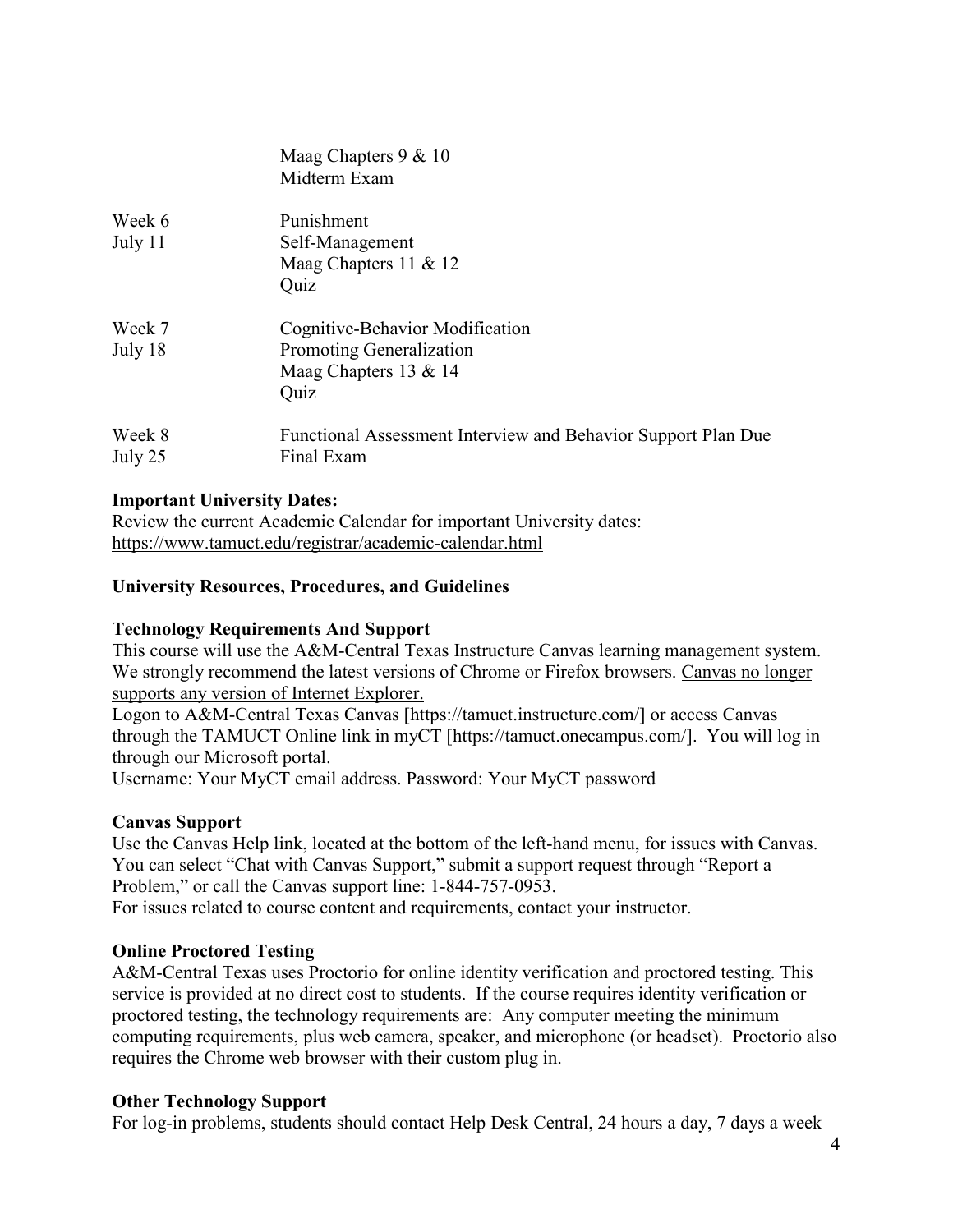Email: helpdesk@tamu.edu Phone: (254) 519-5466 Web Chat: [http://hdc.tamu.edu] Please let the support technician know you are an A&M-Central Texas student.

# **Drop Policy**

If you discover that you need to drop this class, you must complete the Drop Request Dynamic Form through Warrior Web.

[https://federation.ngwebsolutions.com/sp/startSSO.ping?PartnerIdpId=https://eisprod.ec.tamuct.edu:443/samlsso&SpSessionAuthnAdapterId=tamuctDF&TargetResource=https %3a%2f%2fdynamicforms.ngwebsolutions.com%2fSubmit%2fStart%2f53b8369e-0502-4f36 be43-f02a4202f612].

Faculty cannot drop students; this is always the responsibility of the student. The Registrar's Office will provide a deadline on the Academic Calendar for which the form must be completed. Once you submit the completed form to the Registrar's Office, you must go into Warrior Web and confirm that you are no longer enrolled. If you still show as enrolled, FOLLOW-UP with the Registrar's Office immediately. You are to attend class until the procedure is complete to avoid penalty for absence. Should you miss the drop deadline or fail to follow the procedure, you will receive an F in the course, which may affect your financial aid and/or VA educational benefits.

# **Academic Integrity**

Texas A&M University-Central Texas values the integrity of the academic enterprise and strives for the highest standards of academic conduct. A&M-Central Texas expects its students, faculty, and staff to support the adherence to high standards of personal and scholarly conduct to preserve the honor and integrity of the creative community. Any deviation by students from this expectation may result in a failing grade for the assignment and potentially a failing grade for the course. All academic misconduct concerns will be referred to the Office of Student Conduct. When in doubt on collaboration, citation, or any issue, please contact your instructor before taking a course of action.

For more information regarding the Student Conduct process, [https://www.tamuct.edu/studentaffairs/student-conduct.html].

If you know of potential honor violations by other students, you may submit a report, [https://cm.maxient.com/reportingform.php?TAMUCentralTexas&layout\_id=0].

# **Academic Accommodations**

At Texas A&M University-Central Texas, we value an inclusive learning environment where every student has an equal chance to succeed and has the right to a barrier-free education. The Warrior Center for Student Success, Equity and Inclusion is responsible for ensuring that students with a disability receive equal access to the university's programs, services and activities. If you believe you have a disability requiring reasonable accommodations, please contact the Office of Access and Inclusion, WH-212; or call (254) 501-5836. Any information you provide is private and confidential and will be treated as such.

For more information, please visit our Access & Inclusion Canvas page (log-in required) [https://tamuct.instructure.com/courses/717]

# **Important information for Pregnant and/or Parenting Students**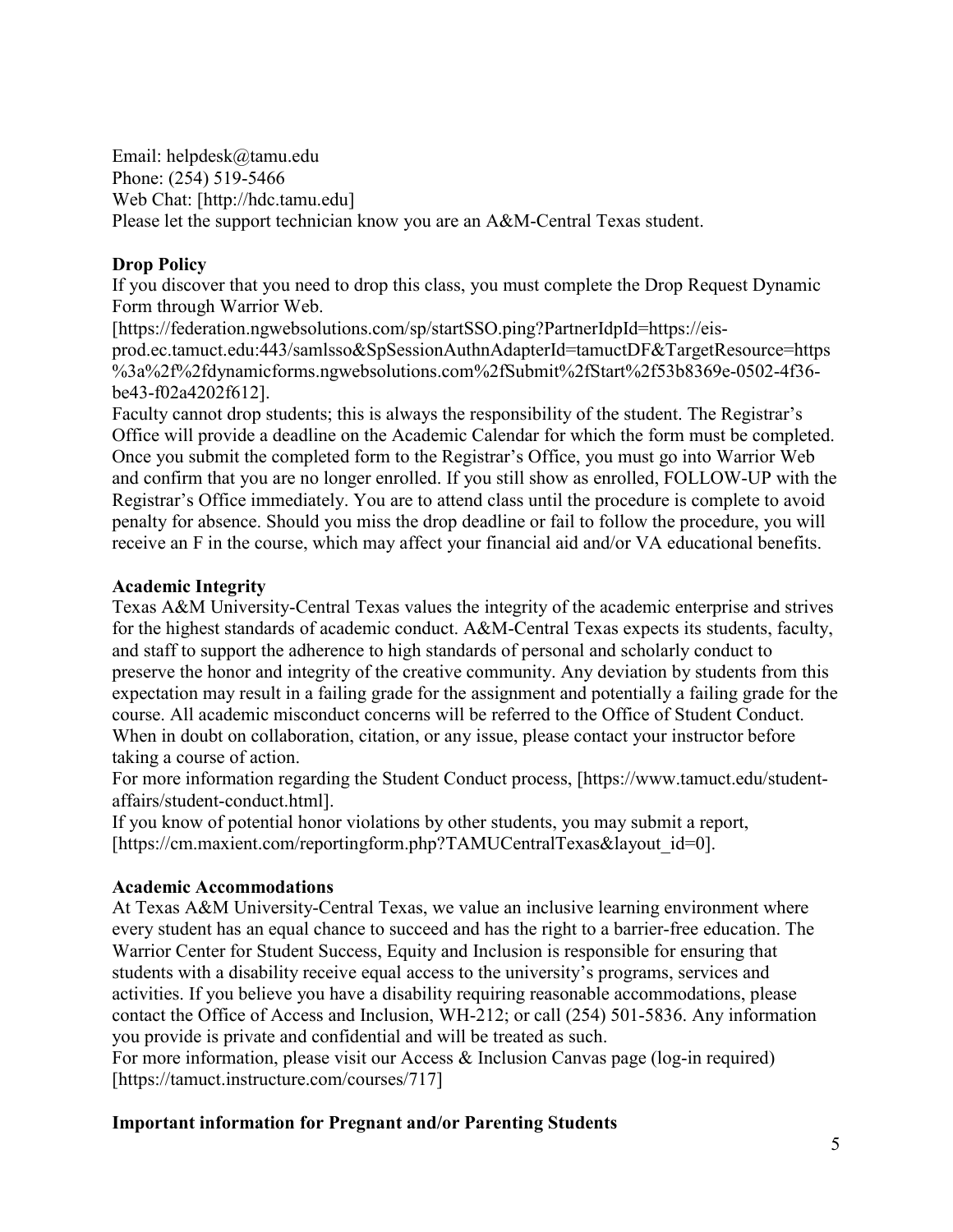Texas A&M University-Central Texas supports students who are pregnant and/or parenting. In accordance with requirements of Title IX and related guidance from US Department of Education's Office of Civil Rights, the Dean of Student Affairs' Office can assist students who are pregnant and/or parenting in seeking accommodations related to pregnancy and/or parenting. Students should seek out assistance as early in the pregnancy as possible. For more information, please visit Student Affairs [https://www.tamuct.edu/student-affairs/pregnant-and-parentingstudents.html]. Students may also contact the institution's Title IX Coordinator. If you would like to read more about these requirements and guidelines online, please visit the website [http://www2.ed.gov/about/offices/list/ocr/docs/pregnancy.pdf].

Title IX of the Education Amendments Act of 1972 prohibits discrimination on the basis of sex and gender–including pregnancy, parenting, and all related conditions. A&M-Central Texas is able to provide flexible and individualized reasonable accommodation to pregnant and parenting students. All pregnant and parenting students should contact the Associate Dean in the Division of Student Affairs at (254) 501-5909 to seek out assistance. Students may also contact the University's Title IX Coordinator.

#### **Tutoring**

Tutoring is available to all A&M-Central Texas students, both virtually and in-person. Student success coaching is available online upon request.

If you have a question, are interested in becoming a tutor, or in need of success coaching contact the Warrior Center for Student Success, Equity and Inclusion at (254) 501-5836, visit the Warrior Center at 212 Warrior Hall, or by emailing WarriorCenter@tamuct.edu.

To schedule tutoring sessions and view tutor availability, please visit Tutor Matching Services [https://tutormatchingservice.com/TAMUCT] or visit the Tutoring Center in 111 Warrior Hall. Chat live with a remote tutor 24/7 for almost any subject from on your computer! Tutor.com is an online tutoring platform that enables A&M-Central Texas students to log in and receive online tutoring support at no additional cost. This tool provides tutoring in over 40 subject areas except writing support. Access Tutor.com through Canvas.

#### **University Writing Center**

Located in Warrior Hall 416, the University Writing Center (UWC) at Texas A&M University– Central Texas (A&M–Central Texas) is a free service open to all A&M–Central Texas students. For the Summer 2022 semester, the hours of operation are from 10:00 a.m.-4:00 p.m. Monday thru Thursday in Warrior Hall 416 (with online tutoring available every hour as well) with satellite hours available online only Monday thru Thursday from 6:00-9:00 p.m. and most Saturdays from 12:00-3:00 p.m.

Tutors are prepared to help writers of all levels and abilities at any stage of the writing process. While tutors will not write, edit, or grade papers, they will assist students in developing more effective composing practices. By providing a practice audience for students' ideas and writing, our tutors highlight the ways in which they read and interpret students' texts, offering guidance and support throughout the various stages of the writing process. In addition, students may work independently in the UWC by checking out a laptop that runs the Microsoft Office suite and connects to WIFI, or by consulting our resources on writing, including all of the relevant style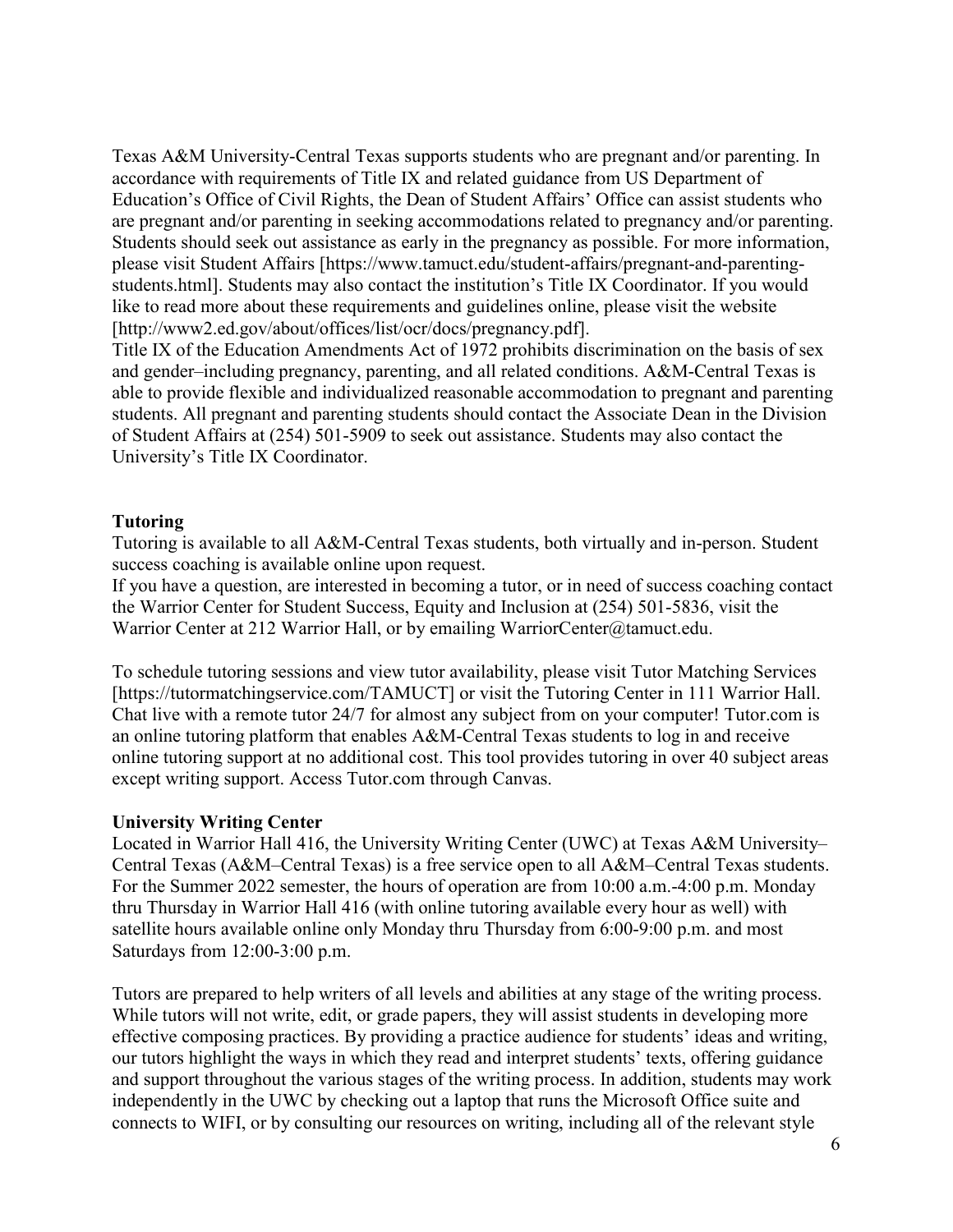guides. Whether you need help brainstorming ideas, organizing an essay, proofreading, understanding proper citation practices, or just want a quiet place to work, the UWC is here to help!

Students may arrange a one-to-one session with a trained and experienced writing tutor by making an appointment via WCOnline at [https://tamuct.mywconline.com/]. In addition, you can email Dr. Bruce Bowles Jr. at bruce.bowles  $@$ tamuct.edu if you have any questions about the UWC, need any assistance with scheduling, or would like to schedule a recurring appointment with your favorite tutor.

# **University Library**

The University Library provides many services in support of research across campus and at a distance. We offer over 200 electronic databases containing approximately 400,000 eBooks and 82,000 journals, in addition to the 96,000 items in our print collection, which can be mailed to students who live more than 50 miles from campus. Research guides for each subject taught at A&M-Central Texas are available through our website to help students navigate these resources. On campus, the library offers technology including cameras, laptops, microphones, webcams, and digital sound recorders.

Research assistance from a librarian is also available 24 hours a day through our online chat service, and at the reference desk when the library is open. Research sessions can be scheduled for more comprehensive assistance, and may take place virtually through WebEx, Microsoft Teams or in-person at the library. Schedule an appointment here

[https://tamuct.libcal.com/appointments/?g=6956]. Assistance may cover many topics, including how to find articles in peer-reviewed journals, how to cite resources, and how to piece together research for written assignments.

Our 27,000-square-foot facility on the A&M-Central Texas main campus includes student lounges, private study rooms, group work spaces, computer labs, family areas suitable for all ages, and many other features. Services such as interlibrary loan, TexShare, binding, and laminating are available. The library frequently offers workshops, tours, readings, and other events. For more information, please visit our Library website [http://tamuct.libguides.com/index].

# **A Note about Sexual Violence at A&M-Central Texas**

Sexual violence is a serious safety, social justice, and public health issue. The university offers support for anyone struggling with these issues. University faculty are mandated reporters, so if someone discloses that they were sexually assaulted (or a victim of Domestic/Dating Violence or Stalking) while a student at TAMUCT, faculty members are required to inform the Title IX Office. If you want to discuss any of these issues confidentially, you can do so through Student Wellness and Counseling (254-501-5955) located on the second floor of Warrior Hall (207L).

Sexual violence can occur on our campus because predators often feel emboldened, and victims often feel silenced or shamed. It is incumbent on ALL of us to find ways to actively create environments that tell predators we don't agree with their behaviors and tell survivors we will support them. Your actions matter. Don't be a bystander; be an agent of change. For additional